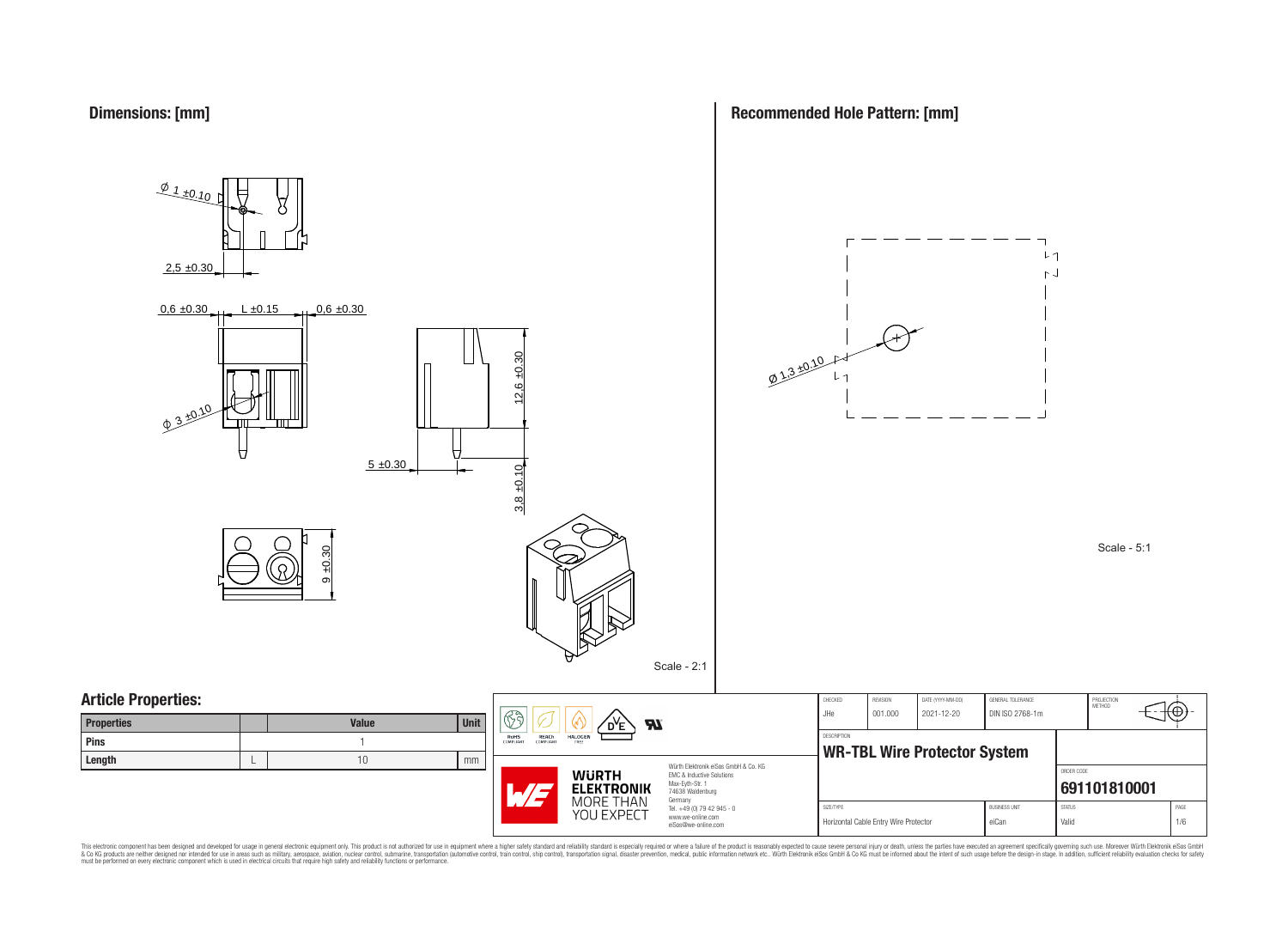## **Kind Properties:**

| <b>Properties</b> |   | <b>Moline</b><br>"dluc- | <b>Unit</b> |
|-------------------|---|-------------------------|-------------|
| <b>Pitch</b>      | - | טו                      | mm          |

## **Material Properties:**

| <b>Insulator Material</b>            | PA66                   |
|--------------------------------------|------------------------|
| <b>Insulator Flammability Rating</b> | $UL94V-0$              |
| <b>Insulator Color</b>               | Blue                   |
| <b>Terminal Screw Material</b>       | <b>Steel</b>           |
| <b>Terminal Screw Plating</b>        | Zinc                   |
| <b>Pin Material</b>                  | <b>Brass</b>           |
| <b>Pin Plating</b>                   | Tin over Nickel        |
| <b>Wire Guard Material</b>           | <b>Stainless Steel</b> |

### **General Information:**

**Operating Temperature** -40 up to +105 °C

# **Electrical Properties:**

| <b>Properties</b>           |     | <b>Test conditions</b> | <b>Value</b> | <b>Unit</b> | Tol.      |      |
|-----------------------------|-----|------------------------|--------------|-------------|-----------|------|
|                             |     |                        | UL           | <b>VDE</b>  |           |      |
| <b>Rated Current</b>        | ΙŖ. |                        | 16           | 16          | A         |      |
| <b>Working Voltage</b>      |     |                        | 250          | 250         |           |      |
| <b>Withstanding Voltage</b> |     | min                    | 1500         | 2000        |           |      |
| <b>Contact Resistance</b>   | R   |                        | 20           | 20          | $m\Omega$ | max. |

## **Mechanical Properties:**

| <b>Properties</b>        | <b>Value</b>       | <b>Unit</b> |
|--------------------------|--------------------|-------------|
| Tightening Torque (EU)   | 0.3                | $N^*m$      |
| Tightening Torque (US)   | 2.6                | $in*$ Ibf   |
| <b>Wire Strip Length</b> | $6$ up to $7$ (mm) |             |

# **Mechanical Properties:**

| <b>Properties</b> | <b>Value</b>   | <b>Unit</b> |
|-------------------|----------------|-------------|
| <b>Screw</b>      | M <sub>3</sub> |             |

## **Wire Properties:**

| <b>Solid Wire Section (AWG)</b>       | 26 to 14 (AWG)                  |
|---------------------------------------|---------------------------------|
| <b>Solid Wire Section (Metric)</b>    | $0.5$ to 2.5 (mm <sup>2</sup> ) |
| <b>Stranded Wire Section (AWG)</b>    | 26 to 14 (AWG)                  |
| <b>Stranded Wire Section (Metric)</b> | $0.5$ to 2.5 (mm <sup>2</sup> ) |

# **Certification:**

| <b>RoHS Approval</b>  | Compliant [2011/65/EU&2015/863]     |
|-----------------------|-------------------------------------|
| <b>REACh Approval</b> | Conform or declared [(EC)1907/2006] |
| <b>Halogen Free</b>   | Conform [JEDEC JS709B]              |
| <b>Halogen Free</b>   | Conform [IEC 61249-2-21]            |
| <b>VDE Approval</b>   | 40022614 Type: 101]                 |

| Ra<br>Яï<br>REACh<br>RoHS<br>HALOGEN<br>COMPLIANT<br>FREE<br>COMPLIANT |                                   | CHECKED<br>JHe                                                                                                      | REVISION<br>001.000 | DATE (YYYY-MM-DD)<br>2021-12-20       | GENERAL TOLERANCE<br>DIN ISO 2768-1m |                               | PROJECTION<br>METHOD   | ₩Ψ,          |             |
|------------------------------------------------------------------------|-----------------------------------|---------------------------------------------------------------------------------------------------------------------|---------------------|---------------------------------------|--------------------------------------|-------------------------------|------------------------|--------------|-------------|
|                                                                        |                                   | <b>DESCRIPTION</b><br><b>WR-TBL Wire Protector System</b>                                                           |                     |                                       |                                      |                               |                        |              |             |
|                                                                        | <b>WURTH</b><br><b>ELEKTRONIK</b> | Würth Elektronik eiSos GmbH & Co. KG<br>EMC & Inductive Solutions<br>Max-Evth-Str. 1<br>74638 Waldenburg<br>Germany |                     |                                       |                                      |                               | ORDER CODE             | 691101810001 |             |
|                                                                        | MORE THAN<br>YOU EXPECT           | Tel. +49 (0) 79 42 945 - 0<br>www.we-online.com<br>eiSos@we-online.com                                              | SIZE/TYPE           | Horizontal Cable Entry Wire Protector |                                      | <b>BUSINESS UNIT</b><br>eiCan | <b>STATUS</b><br>Valid |              | PAGE<br>2/6 |

This electronic component has been designed and developed for usage in general electronic equipment only. This product is not authorized for subserved requipment where a higher selection equipment where a higher selection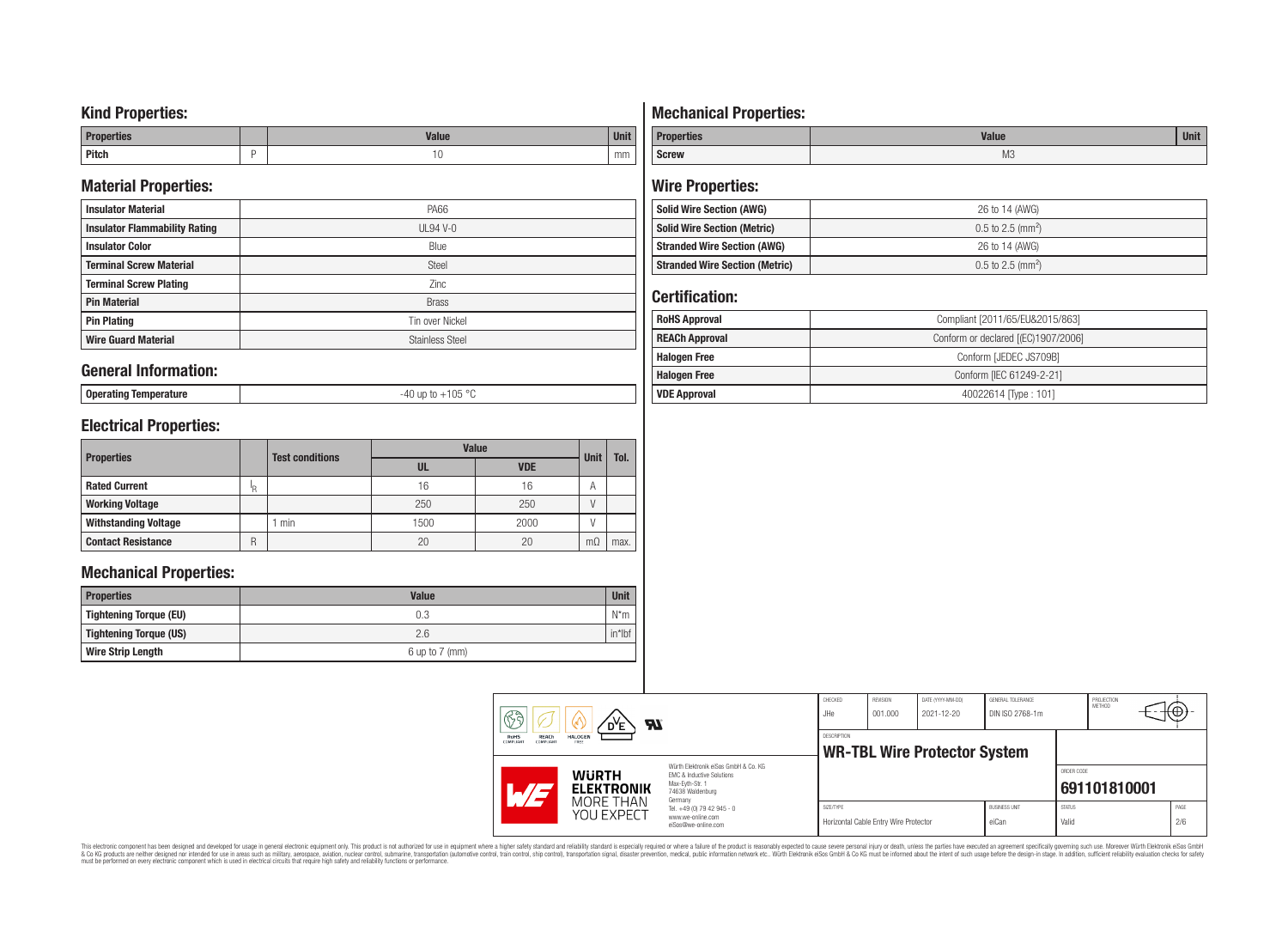

This electronic component has been designed and developed for usage in general electronic equipment only. This product is not authorized for subserved requipment where a higher selection equipment where a higher selection

PROJECTION<br>METHOD

ю

**[691101810001](https://www.we-online.com/catalog/en/article/691101810001)**

ORDER CODE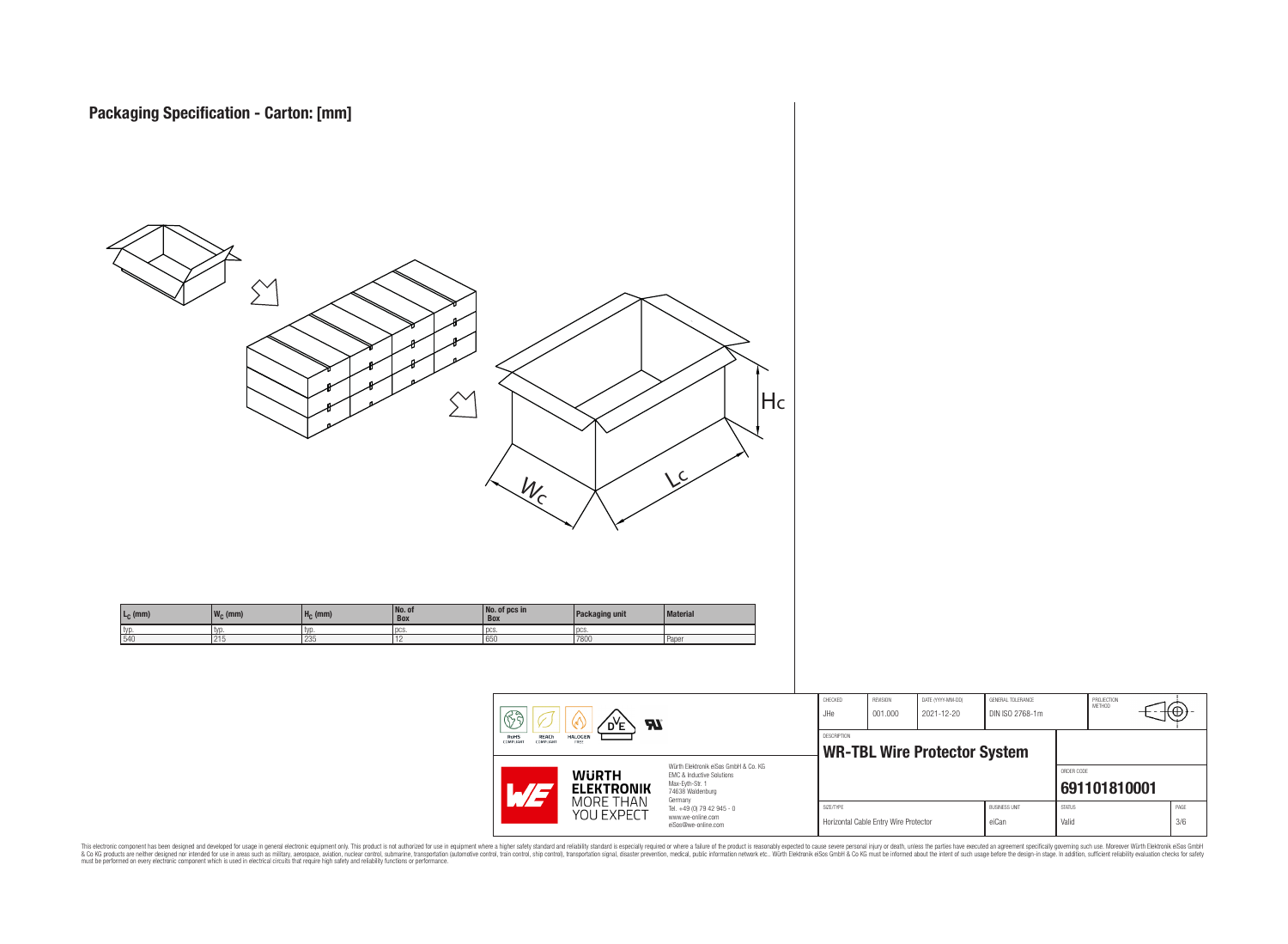# **Classification Wave Soldering Profile:**



----- min temperature procedure ----- max temperature procedure

# **Classification Wave Soldering Profile:**

| <b>Profile Feature</b>                             |                               | <b>Pb-Free Assembly</b>                     | <b>Sn-Pb Assembly</b>                       |
|----------------------------------------------------|-------------------------------|---------------------------------------------|---------------------------------------------|
| <b>Preheat Temperature Min</b>                     | $\mathsf{I}_{\mathsf{S}}$ min | 100 °C                                      | 100 °C                                      |
| <b>Preheat Temperature Typical</b>                 | s typical                     | 120 °C                                      | 120 °C                                      |
| <b>Preheat Temperature Max</b>                     | s max                         | 130 °C                                      | 130 °C                                      |
| Preheat Time $t_s$ from $T_{s,min}$ to $T_{s,max}$ | $L_{\rm S}$                   | 70 seconds                                  | 70 seconds                                  |
| Ramp-up Rate                                       | $\Delta T$                    | 150 $\degree$ C max.                        | 150 $\degree$ C max.                        |
| <b>Peak Temperature</b>                            | $T_{\rm p}$                   | $250 °C - 260 °C$                           | $235 °C - 260 °C$                           |
| Time of actual peak temperature                    | $t_{p}$                       | max. 10 seconds<br>max. 5 seconds each wave | max. 10 seconds<br>max. 5 seconds each wave |
| Ramp-down Rate, Min                                |                               | $\sim$ 2 K/ second                          | $\sim$ 2 K/ second                          |
| Ramp-down Rate, Typical                            |                               | $\sim$ 3.5 K/ second                        | $\sim$ 3.5 K/ second                        |
| Ramp-down Rate, Max                                |                               | $\sim$ 5 K/ second                          | $\sim$ 5 K/ second                          |
| Time 25 $^{\circ}$ C to 25 $^{\circ}$ C            |                               | 4 minutes                                   | 4 minutes                                   |

refer to EN61760-1:2006

|  | ୡୠ<br>Яï<br>D <sup>Y</sup> E<br>REACh<br><b>HALOGEN</b><br>RoHS<br>FREE<br><b>COMPLIANT</b><br>COMPLIANT<br>Würth Elektronik eiSos GmbH & Co. KG<br><b>WURTH</b><br>EMC & Inductive Solutions<br>Max-Evth-Str. 1<br><b>ELEKTRONIK</b><br>$\mathcal{A}/\gamma$<br>74638 Waldenburg |                                                                                   | CHECKED<br>JHe                                     | <b>REVISION</b><br>001.000            | DATE (YYYY-MM-DD)<br>2021-12-20 | GENERAL TOLERANCE<br>DIN ISO 2768-1m |                        | PROJECTION<br>METHOD | ₩Ψ           |
|--|-----------------------------------------------------------------------------------------------------------------------------------------------------------------------------------------------------------------------------------------------------------------------------------|-----------------------------------------------------------------------------------|----------------------------------------------------|---------------------------------------|---------------------------------|--------------------------------------|------------------------|----------------------|--------------|
|  |                                                                                                                                                                                                                                                                                   |                                                                                   | DESCRIPTION<br><b>WR-TBL Wire Protector System</b> |                                       |                                 |                                      |                        |                      |              |
|  |                                                                                                                                                                                                                                                                                   |                                                                                   |                                                    |                                       |                                 |                                      |                        | ORDER CODE           | 691101810001 |
|  | MORE THAN<br>YOU EXPECT                                                                                                                                                                                                                                                           | Germany<br>Tel. +49 (0) 79 42 945 - 0<br>www.we-online.com<br>eiSos@we-online.com | SIZE/TYPE                                          | Horizontal Cable Entry Wire Protector |                                 | <b>BUSINESS UNIT</b><br>eiCan        | <b>STATUS</b><br>Valid |                      | PAGE<br>4/6  |

This electronic component has been designed and developed for usage in general electronic equipment only. This product is not authorized for subserved requipment where a higher selection equipment where a higher selection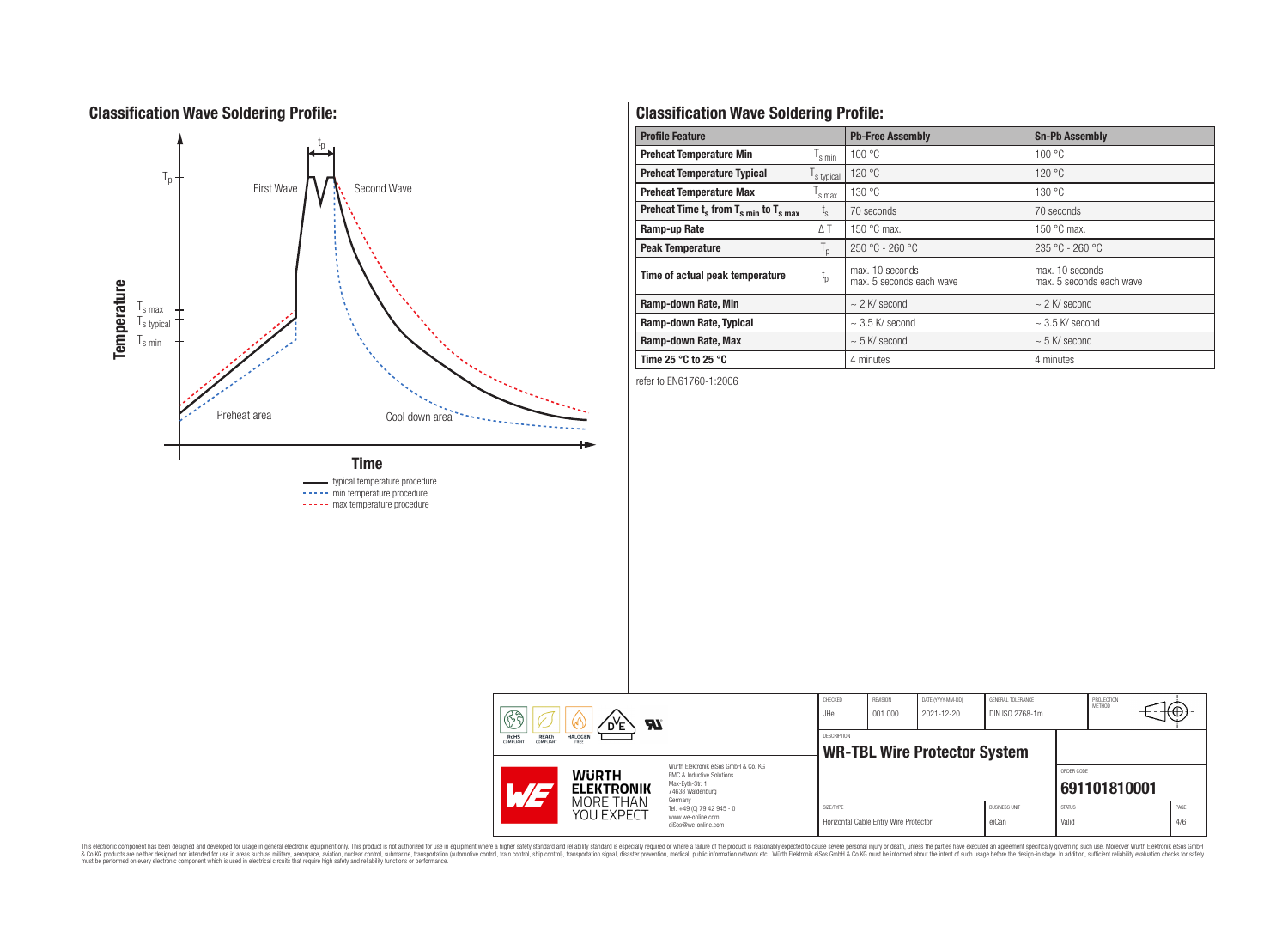# **Cautions and Warnings:**

## **The following conditions apply to all goods within the product series of the Connectors of Würth Elektronik eiSos GmbH & Co. KG:**

#### **General:**

- This mechanical component is designed and manufactured for use in general electronic equipment.
- Würth Elektronik must be asked for written approval (following the PPAP procedure) before incorporating the components into any equipment in fields such as military, aerospace, aviation, nuclear control, submarine, transportation (automotive control, train control, ship control), transportation signal, disaster prevention, medical, public information network, etc. where higher safety and reliability are especially required and/or if there is the possibility of direct damage or human injury.
- Mechanical components that will be used in safety-critical or high-reliability applications, should be pre-evaluated by the customer.
- The mechanical component is designed and manufactured to be used within the datasheet specified values. If the usage and operation conditions specified in the datasheet are not met, the component may be damaged or dissolved.
- Do not drop or impact the components, the component may be damaged.
- Prevent any damage or scratches on the component, especially on the actuator.
- Direct mechanical impact to the product shall be prevented (e.g overlapping of the PCB's).
- Würth Elektronik products are qualified according to international standards, which are listed in each product reliability report. Würth Elektronik does not warrant any customer qualified product characteristics beyond Würth Elektroniks' specifications, for its validity and sustainability over time.
- The responsibility for the applicability of the customer specific products and use in a particular customer design is always within the authority of the customer. All technical specifications for standard products do also apply to customer specific products.
- The mechanical component is designed to be used along with Würth Elektronik counterparts and tools. Würth Elektronik cannot ensure the reliability of these components while being used with other products.

### **Product Specific:**

#### **Soldering:**

- The solder profile must comply with the technical product specifications. All other profiles will void the warranty.
- All other soldering methods are at the customers' own risk.

#### **Cleaning and Washing:**

- Washing agents used during the production to clean the customer application might damage or change the characteristics of the component, body, pins and termination. Washing agents may have a negative effect on the long-term functionality of the product.
- Using a brush during the cleaning process may deform function relevant areas. Therefore, we do not recommend using a brush during the PCB cleaning process.

#### **Potting and Coating:**

• If the product is potted in the customer application, the potting material might shrink or expand during and after hardening. Shrinking could lead to an incomplete seal, allowing contaminants into the components. Expansion could damage the components. We recommend a manual inspection after potting or coating to avoid these effects.

#### **Storage Conditions:**

- A storage of Würth Elektronik products for longer than 12 months is not recommended. Within other effects, the terminals may suffer degradation, resulting in bad solderability. Therefore, all products shall be used within the period of 12 months based on the day of shipment.
- Do not expose the components to direct sunlight.
- The storage conditions in the original packaging are defined according to DIN EN 61760-2.
- The storage conditions stated in the original packaging apply to the storage time and not to the transportation time of the components.

#### **Packaging:**

• The packaging specifications apply only to purchase orders comprising whole packaging units. If the ordered quantity exceeds or is lower than the specified packaging unit, packaging in accordance with the packaging specifications cannot be ensured.

#### **Handling:**

- Do not repeatedly operate the component with excessive force. It may damage or deform the component resulting in malfunction.
- In the case a product requires particular handling precautions, in addition to the general recommendations mentioned here before, these will appear on the product datasheet
- The temperature rise of the component must be taken into consideration. The operating temperature is comprised of ambient temperature and temperature rise of the component.The operating temperature of the component shall not exceed the maximum temperature specified.

These cautions and warnings comply with the state of the scientific and technical knowledge and are believed to be accurate and reliable. However, no responsibility is assumed for inaccuracies or incompleteness.

| B<br><b>Al</b><br>RoHS<br><b>HALOGEN</b><br><b>REACh</b><br>COMPLIANT<br>COMPLIANT<br>FREE |                                                                                                   | CHECKED<br>JHe                                                                                                                 | REVISION<br>001.000                                | DATE (YYYY-MM-DD)<br>2021-12-20 | GENERAL TOLERANCE<br>DIN ISO 2768-1m |                               | PROJECTION<br>METHOD   | (⊕           |             |
|--------------------------------------------------------------------------------------------|---------------------------------------------------------------------------------------------------|--------------------------------------------------------------------------------------------------------------------------------|----------------------------------------------------|---------------------------------|--------------------------------------|-------------------------------|------------------------|--------------|-------------|
|                                                                                            |                                                                                                   | <b>DESCRIPTION</b><br><b>WR-TBL Wire Protector System</b>                                                                      |                                                    |                                 |                                      |                               |                        |              |             |
|                                                                                            | <b>WURTH</b><br><b>ELEKTRONIK</b>                                                                 | Würth Elektronik eiSos GmbH & Co. KG<br><b>EMC &amp; Inductive Solutions</b><br>Max-Eyth-Str. 1<br>74638 Waldenburg<br>Germany |                                                    |                                 |                                      |                               | ORDER CODE             | 691101810001 |             |
|                                                                                            | MORE THAN<br>Tel. +49 (0) 79 42 945 - 0<br>YOU EXPECT<br>www.we-online.com<br>eiSos@we-online.com |                                                                                                                                | SIZE/TYPE<br>Horizontal Cable Entry Wire Protector |                                 |                                      | <b>BUSINESS UNIT</b><br>eiCan | <b>STATUS</b><br>Valid |              | PAGE<br>5/6 |

This electronic component has been designed and developed for usage in general electronic equipment only. This product is not authorized for use in equipment where a higher safety standard and reliability standard si espec & Ook product a label and the membed of the seasuch as marked and as which such a membed and the such assume that income in the seasuch and the simulation and the such assume that include to the such a membed and the such